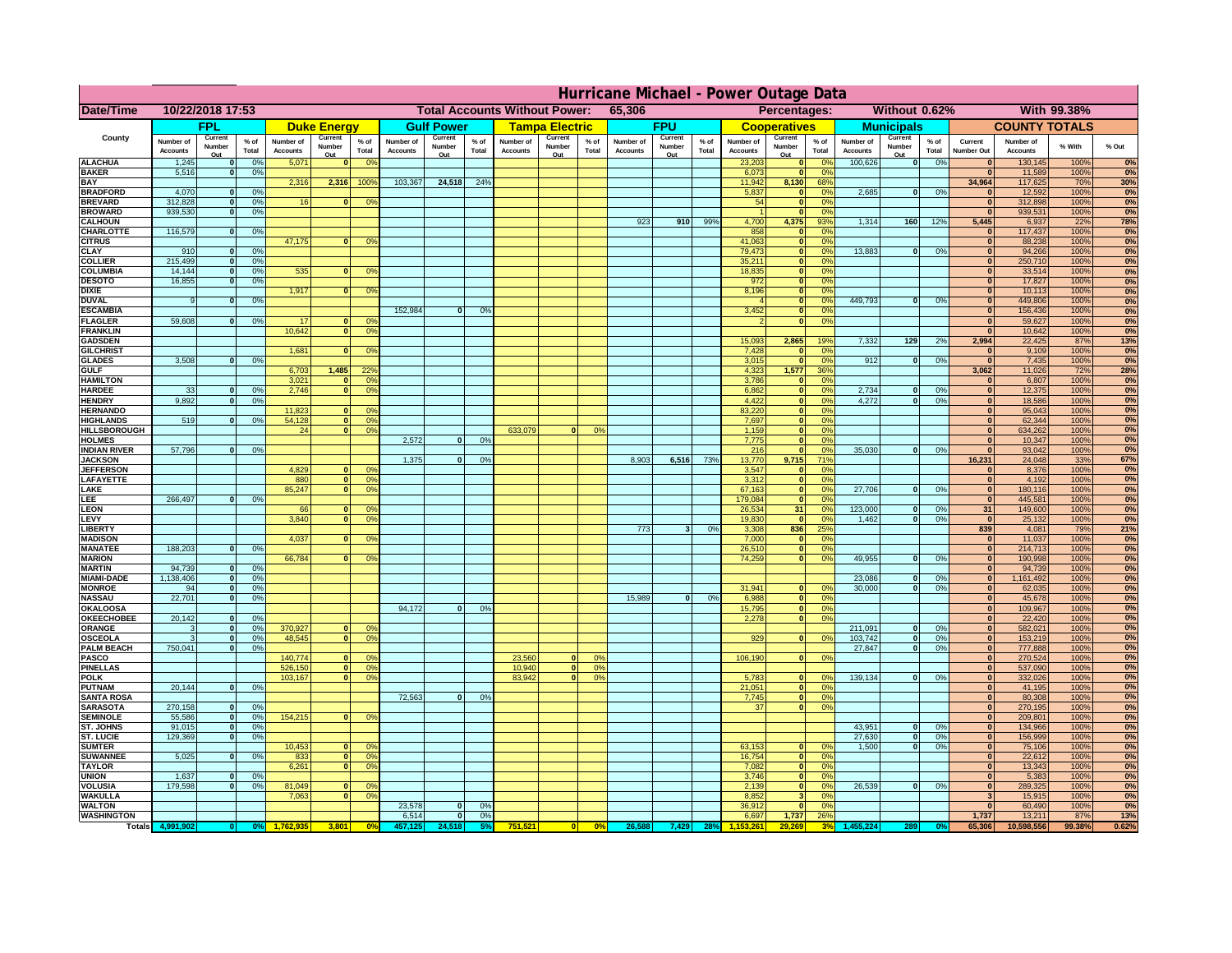# 10/22/2018 5:54 PM Hurricane Michael

| <b>Power Provider</b>                   | County              | <b>Number of Customers</b> | <b>Current Number Out</b> | <b>Outage Percentage</b> | <b>Estimated Restore Time</b> |
|-----------------------------------------|---------------------|----------------------------|---------------------------|--------------------------|-------------------------------|
|                                         |                     |                            |                           |                          |                               |
| <b>Gulf Power Company</b>               | BAY                 | 103,367                    | 24,518                    | 23.72%                   | $>72$                         |
| West Florida Electric Cooperative, Inc. | <b>JACKSON</b>      | 13,723                     | 9,668                     | 70.45%                   | >5 days                       |
| Gulf Coast Electric Cooperative, Inc.   | BAY                 | 11,942                     | 8,130                     | 68.08%                   | >5 days                       |
| Florida Public Utilities Corporation    | <b>JACKSON</b>      | 8,903                      | 6,516                     | 73.19%                   | >5 days                       |
| Talquin Electric Cooperative, Inc.      | <b>GADSDEN</b>      | 15,093                     | 2,865                     | 18.98%                   | 72                            |
| West Florida Electric Cooperative, Inc. | CALHOUN             | 2,852                      | 2,562                     | 89.83%                   | >5 days                       |
|                                         | BAY                 |                            |                           |                          | <b>TBD</b>                    |
| Duke Energy                             |                     | 2,316                      | 2,316                     | 100.00%                  |                               |
| Gulf Coast Electric Cooperative, Inc.   | CALHOUN             | 1,848                      | 1,813                     | 98.11%                   | >5 days                       |
| Gulf Coast Electric Cooperative, Inc.   | <b>GULF</b>         | 4,323                      | 1,577                     | 36.48%                   | >5 days                       |
| West Florida Electric Cooperative, Inc. | WASHINGTON          | 4,260                      | 1,565                     | 36.74%                   | >5 days                       |
| <b>Duke Energy</b>                      | <b>GULF</b>         | 6,703                      | 1,485                     | 22.15%                   | TBD                           |
| Florida Public Utilities Corporation    | CALHOUN             | 923                        | 910                       | 98.59%                   | >5 days                       |
| Talquin Electric Cooperative, Inc.      | <b>LIBERTY</b>      | 3,308                      | 836                       | 25.27%                   | >5 days                       |
|                                         |                     |                            |                           |                          |                               |
| Gulf Coast Electric Cooperative, Inc.   | WASHINGTON          | 2,437                      | 172                       | 7.06%                    | >5 days                       |
| City of Blountstown                     | <b>CALHOUN</b>      | 1,314                      | 160                       | 12.18%                   | 24                            |
| Chattahoochee Electric                  | GADSDEN             | 1,173                      | 85                        | 7.25%                    | 24                            |
| Gulf Coast Electric Cooperative, Inc.   | <b>JACKSON</b>      | 47                         | 47                        | 100.00%                  | >5 days                       |
| City of Quincy                          | GADSDEN             | 4,768                      | 44                        | 0.92%                    | 24                            |
| Talquin Electric Cooperative, Inc.      | LEON                | 26,534                     | 31                        | 0.12%                    | 48                            |
|                                         |                     |                            |                           |                          |                               |
| Florida Public Utilities Corporation    | <b>LIBERTY</b>      | 773                        | 3                         | 0.39%                    | >5 days                       |
| Talquin Electric Cooperative, Inc.      | <b>WAKULLA</b>      | 8,852                      | $\overline{3}$            | 0.03%                    | 24                            |
| Central Florida Electric Cooperative    | <b>ALACHUA</b>      | 875                        | $\pmb{0}$                 | 0.00%                    | TBD                           |
| Central Florida Electric Cooperative    | <b>DIXIE</b>        | 7,595                      | $\mathbf 0$               | 0.00%                    | <b>TBD</b>                    |
| Central Florida Electric Cooperative    | <b>GILCHRIST</b>    | 7,424                      | $\pmb{0}$                 | 0.00%                    | Restored                      |
| Central Florida Electric Cooperative    | LAFAYETTE           | 9                          | $\mathbf 0$               | 0.00%                    | <b>TBD</b>                    |
|                                         |                     |                            |                           |                          |                               |
| Central Florida Electric Cooperative    | LEVY                | 17,513                     | $\pmb{0}$                 | 0.00%                    | Restored                      |
| Central Florida Electric Cooperative    | <b>MARION</b>       | 9                          | $\mathbf 0$               | 0.00%                    | <b>TBD</b>                    |
| Choctawhatchee Electric Cooperative     | <b>HOLMES</b>       | 293                        | $\mathbf 0$               | 0.00%                    | Restored                      |
| Choctawhatchee Electric Cooperative     | <b>OKALOOSA</b>     | 15,795                     | $\pmb{0}$                 | 0.00%                    | Restored                      |
| Choctawhatchee Electric Cooperative     | <b>SANTA ROSA</b>   | 201                        | $\pmb{0}$                 | 0.00%                    | Restored                      |
| Choctawhatchee Electric Cooperative     | <b>WALTON</b>       | 36,812                     | $\mathbf 0$               | 0.00%                    | Restored                      |
|                                         |                     |                            |                           |                          |                               |
| City of Alachua                         | <b>ALACHUA</b>      | 4,426                      | 0                         | 0.00%                    | TBD                           |
| City of Bartow                          | <b>POLK</b>         | 11,790                     | $\mathbf 0$               | 0.00%                    | <b>TBD</b>                    |
| City of Bushnell                        | <b>SUMTER</b>       | 1,500                      | $\pmb{0}$                 | 0.00%                    | TBD                           |
| City of Clewiston                       | <b>HENDRY</b>       | 4,272                      | $\mathbf 0$               | 0.00%                    | <b>TBD</b>                    |
| City of Fort Meade                      | <b>POLK</b>         | 2,379                      | 0                         | 0.00%                    | TBD                           |
| City of Havana                          | GADSDEN             | 1,391                      | $\mathbf 0$               | 0.00%                    | Restored                      |
|                                         |                     |                            | $\pmb{0}$                 |                          | TBD                           |
| City of Leesburg                        | LAKE                | 22,000                     |                           | 0.00%                    |                               |
| City of Moore Haven                     | <b>GLADES</b>       | 912                        | $\pmb{0}$                 | 0.00%                    | <b>TBD</b>                    |
| City of Mount Dora                      | LAKE                | 5,706                      | 0                         | 0.00%                    | TBD                           |
| City of Newberry                        | <b>ALACHUA</b>      | 1,727                      | $\mathbf 0$               | 0.00%                    | TBD                           |
| City of Starke                          | <b>BRADFORD</b>     | 2,685                      | $\pmb{0}$                 | 0.00%                    | TBD                           |
| City of Tallahassee                     | LEON                | 123,000                    | $\mathbf 0$               | 0.00%                    | Restored                      |
| City of Vero Beach                      | <b>INDIAN RIVER</b> | 35,030                     | 0                         | 0.00%                    | TBD                           |
|                                         | <b>HARDEE</b>       |                            | $\mathbf 0$               | 0.00%                    | <b>TBD</b>                    |
| City of Wauchula                        |                     | 2,734                      |                           |                          |                               |
| City of Williston                       | LEVY                | 1,462                      | $\pmb{0}$                 | 0.00%                    | TBD                           |
| City of Winter Park                     | <b>ORANGE</b>       | 13,941                     | $\mathbf 0$               | 0.00%                    | <b>TBD</b>                    |
| Clay Electric Cooperative               | <b>ALACHUA</b>      | 22,328                     | $\mathbf 0$               | 0.00%                    | TBD                           |
| Clay Electric Cooperative               | <b>BAKER</b>        | 2,476                      | $\mathsf{O}\xspace$       | 0.00%                    | TBD                           |
| Clay Electric Cooperative               | <b>BRADFORD</b>     | 5,837                      | 0                         | 0.00%                    | TBD                           |
| Clay Electric Cooperative               | <b>CLAY</b>         | 79,473                     | $\pmb{0}$                 | 0.00%                    | <b>TBD</b>                    |
|                                         |                     |                            |                           |                          |                               |
| Clay Electric Cooperative               | COLUMBIA            | 16,922                     | 0                         | 0.00%                    | TBD                           |
| Clay Electric Cooperative               | <b>DUVAL</b>        | $\overline{a}$             | $\pmb{0}$                 | 0.00%                    | <b>TBD</b>                    |
| Clay Electric Cooperative               | <b>FLAGLER</b>      | $\overline{2}$             | 0                         | 0.00%                    | TBD                           |
| Clay Electric Cooperative               | <b>GILCHRIST</b>    | $\overline{4}$             | $\mathsf{O}\xspace$       | 0.00%                    | <b>TBD</b>                    |
| Clay Electric Cooperative               | LAKE                | 2,239                      | 0                         | 0.00%                    | TBD                           |
| Clay Electric Cooperative               | LEVY                | 712                        | $\pmb{0}$                 | 0.00%                    | TBD                           |
| Clay Electric Cooperative               | <b>MARION</b>       | 16,301                     | 0                         | 0.00%                    | TBD                           |
| Clay Electric Cooperative               |                     |                            |                           |                          |                               |
|                                         | PUTNAM              | 21,051                     | $\mathsf{O}\xspace$       | 0.00%                    | <b>TBD</b>                    |
| Clay Electric Cooperative               | SUWANNEE            | 5                          | 0                         | 0.00%                    | TBD                           |
| Clay Electric Cooperative               | <b>UNION</b>        | 3,746                      | $\mathsf{O}\xspace$       | 0.00%                    | TBD                           |
| Clay Electric Cooperative               | VOLUSIA             | 2,139                      | 0                         | 0.00%                    | TBD                           |
| Duke Energy                             | <b>ALACHUA</b>      | 5,071                      | $\pmb{0}$                 | 0.00%                    | Restored                      |
| Duke Energy                             | <b>BREVARD</b>      | 16                         | 0                         | 0.00%                    | Restored                      |
|                                         |                     |                            | $\pmb{0}$                 |                          |                               |
| Duke Energy                             | <b>CITRUS</b>       | 47,175                     |                           | 0.00%                    | Restored                      |
| Duke Energy                             | <b>COLUMBIA</b>     | 535                        | $\pmb{0}$                 | 0.00%                    | Restored                      |
| Duke Energy                             | <b>DIXIE</b>        | 1,917                      | $\pmb{0}$                 | 0.00%                    | Restored                      |
| Duke Energy                             | <b>FLAGLER</b>      | 17                         | $\pmb{0}$                 | 0.00%                    | Restored                      |
| <b>Duke Energy</b>                      | <b>FRANKLIN</b>     | 10,642                     | $\pmb{0}$                 | 0.00%                    | Restored                      |
| Duke Energy                             | <b>GILCHRIST</b>    | 1,681                      | $\pmb{0}$                 | 0.00%                    | Restored                      |
| <b>Duke Energy</b>                      | <b>HAMILTON</b>     | 3,021                      | $\pmb{0}$                 | 0.00%                    | Restored                      |
|                                         | HARDEE              | 2,746                      | 0                         | 0.00%                    | Restored                      |
| Duke Energy                             |                     |                            |                           |                          |                               |
| Duke Energy                             | <b>HERNANDO</b>     | 11,823                     | $\pmb{0}$                 | 0.00%                    | Restored                      |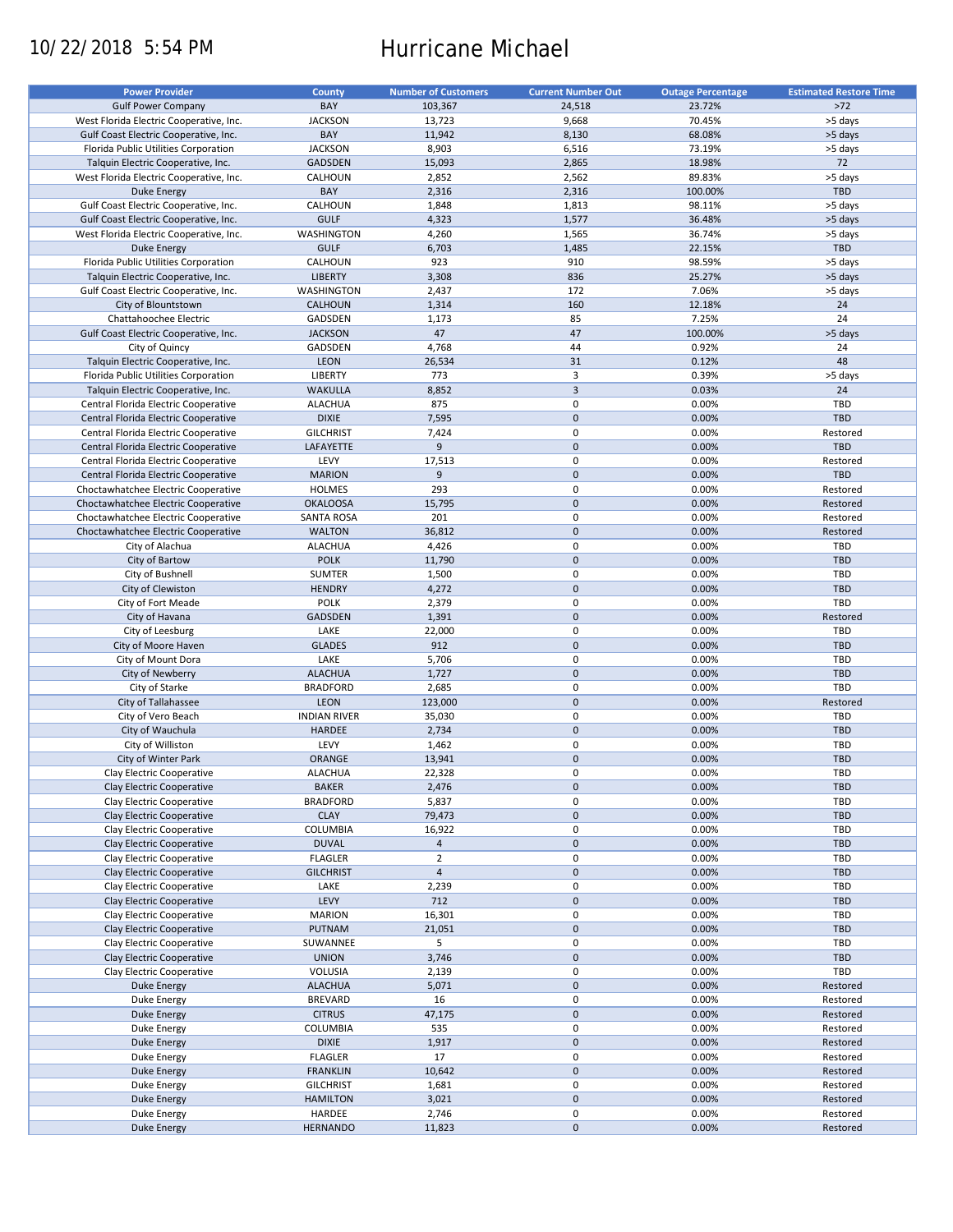### 10/22/2018 5:54 PM Hurricane Michael

| Duke Energy                                        | <b>HIGHLANDS</b>    | 54,128         | 0                   | 0.00% | Restored   |
|----------------------------------------------------|---------------------|----------------|---------------------|-------|------------|
| <b>Duke Energy</b>                                 | HILLSBOROUGH        | 24             | $\mathbf 0$         | 0.00% | Restored   |
|                                                    |                     |                |                     |       |            |
| Duke Energy                                        | <b>JEFFERSON</b>    | 4,829          | 0                   | 0.00% | Restored   |
| <b>Duke Energy</b>                                 | LAFAYETTE           | 880            | $\mathbf 0$         | 0.00% | Restored   |
| Duke Energy                                        |                     | 85,247         | 0                   | 0.00% |            |
|                                                    | LAKE                |                |                     |       | Restored   |
| <b>Duke Energy</b>                                 | <b>LEON</b>         | 66             | $\mathbf 0$         | 0.00% | Restored   |
| Duke Energy                                        | LEVY                | 3,840          | 0                   | 0.00% | Restored   |
|                                                    |                     |                |                     |       |            |
| <b>Duke Energy</b>                                 | <b>MADISON</b>      | 4,037          | $\mathbf 0$         | 0.00% | Restored   |
| Duke Energy                                        | <b>MARION</b>       | 66,784         | 0                   | 0.00% | Restored   |
| Duke Energy                                        | ORANGE              | 370,927        | $\mathbf 0$         | 0.00% | Restored   |
|                                                    |                     |                |                     |       |            |
| Duke Energy                                        | <b>OSCEOLA</b>      | 48,545         | 0                   | 0.00% | Restored   |
| Duke Energy                                        | PASCO               | 140,774        | $\mathbf 0$         | 0.00% | Restored   |
|                                                    |                     |                |                     |       |            |
| Duke Energy                                        | PINELLAS            | 526,150        | 0                   | 0.00% | Restored   |
| Duke Energy                                        | <b>POLK</b>         | 103,167        | $\mathbf 0$         | 0.00% | Restored   |
| Duke Energy                                        | SEMINOLE            | 154,215        | $\pmb{0}$           | 0.00% | Restored   |
|                                                    |                     |                |                     |       |            |
| <b>Duke Energy</b>                                 | <b>SUMTER</b>       | 10,453         | $\pmb{0}$           | 0.00% | Restored   |
| Duke Energy                                        | SUWANNEE            | 833            | $\pmb{0}$           | 0.00% | Restored   |
|                                                    |                     |                |                     |       |            |
| <b>Duke Energy</b>                                 | <b>TAYLOR</b>       | 6,261          | $\pmb{0}$           | 0.00% | Restored   |
| Duke Energy                                        | VOLUSIA             | 81,049         | $\pmb{0}$           | 0.00% | Restored   |
| <b>Duke Energy</b>                                 | <b>WAKULLA</b>      | 7,063          | $\pmb{0}$           | 0.00% | Restored   |
|                                                    |                     |                |                     |       |            |
| Escambia River Electric Cooperative, Inc.          | <b>ESCAMBIA</b>     | 3,452          | $\pmb{0}$           | 0.00% | TBD        |
| Escambia River Electric Cooperative, Inc.          | <b>SANTA ROSA</b>   | 7,544          | $\pmb{0}$           | 0.00% | <b>TBD</b> |
|                                                    |                     |                |                     |       |            |
| Florida Keys Electric Cooperative                  | <b>MONROE</b>       | 31,941         | 0                   | 0.00% | TBD        |
| Florida Power and Light Company                    | <b>ALACHUA</b>      | 1,245          | $\pmb{0}$           | 0.00% | <b>TBD</b> |
|                                                    |                     |                |                     |       |            |
| Florida Power and Light Company                    | <b>BAKER</b>        | 5,516          | 0                   | 0.00% | TBD        |
| Florida Power and Light Company                    | <b>BRADFORD</b>     | 4,070          | $\pmb{0}$           | 0.00% | <b>TBD</b> |
| Florida Power and Light Company                    | <b>BREVARD</b>      | 312,828        | $\pmb{0}$           | 0.00% | TBD        |
|                                                    |                     |                |                     |       |            |
| Florida Power and Light Company                    | <b>BROWARD</b>      | 939,530        | $\pmb{0}$           | 0.00% | <b>TBD</b> |
| Florida Power and Light Company                    | CHARLOTTE           | 116,579        | 0                   | 0.00% | TBD        |
|                                                    |                     |                |                     |       |            |
| Florida Power and Light Company                    | <b>CLAY</b>         | 910            | $\mathsf{O}\xspace$ | 0.00% | <b>TBD</b> |
| Florida Power and Light Company                    | <b>COLLIER</b>      | 215,499        | 0                   | 0.00% | TBD        |
| Florida Power and Light Company                    | <b>COLUMBIA</b>     | 14,144         | $\pmb{0}$           | 0.00% | <b>TBD</b> |
|                                                    |                     |                |                     |       |            |
| Florida Power and Light Company                    | <b>DESOTO</b>       | 16,855         | 0                   | 0.00% | <b>TBD</b> |
| Florida Power and Light Company                    | <b>DUVAL</b>        | 9              | $\mathsf{O}\xspace$ | 0.00% | <b>TBD</b> |
|                                                    |                     |                |                     |       |            |
| Florida Power and Light Company                    | <b>FLAGLER</b>      | 59,608         | 0                   | 0.00% | TBD        |
| Florida Power and Light Company                    | <b>GLADES</b>       | 3,508          | $\pmb{0}$           | 0.00% | <b>TBD</b> |
|                                                    | HARDEE              | 33             | 0                   | 0.00% | TBD        |
| Florida Power and Light Company                    |                     |                |                     |       |            |
| Florida Power and Light Company                    | <b>HENDRY</b>       | 9,892          | $\pmb{0}$           | 0.00% | <b>TBD</b> |
| Florida Power and Light Company                    | <b>HIGHLANDS</b>    | 519            | 0                   | 0.00% | TBD        |
|                                                    |                     |                |                     |       |            |
| Florida Power and Light Company                    | <b>INDIAN RIVER</b> | 57,796         | $\mathbf 0$         | 0.00% | <b>TBD</b> |
| Florida Power and Light Company                    | LEE                 | 266,497        | $\pmb{0}$           | 0.00% | TBD        |
|                                                    |                     |                |                     |       |            |
| Florida Power and Light Company                    | MANATEE             | 188,203        | $\mathbf 0$         | 0.00% | <b>TBD</b> |
| Florida Power and Light Company                    | <b>MARTIN</b>       | 94,739         | 0                   | 0.00% | TBD        |
| Florida Power and Light Company                    | MIAMI-DADE          | 1,138,406      | $\mathbf 0$         | 0.00% | <b>TBD</b> |
|                                                    |                     |                |                     |       |            |
| Florida Power and Light Company                    | <b>MONROE</b>       | 94             | 0                   | 0.00% | TBD        |
| Florida Power and Light Company                    | NASSAU              | 22,701         | $\mathbf 0$         | 0.00% | <b>TBD</b> |
|                                                    |                     |                |                     |       |            |
| Florida Power and Light Company                    | OKEECHOBEE          | 20,142         | 0                   | 0.00% | TBD        |
| Florida Power and Light Company                    | ORANGE              | $\overline{3}$ | $\mathbf 0$         | 0.00% | <b>TBD</b> |
| Florida Power and Light Company                    | OSCEOLA             | 3              | 0                   | 0.00% | <b>TBD</b> |
|                                                    |                     |                |                     |       |            |
| Florida Power and Light Company                    | PALM BEACH          | 750,041        | $\pmb{0}$           | 0.00% | <b>TBD</b> |
| Florida Power and Light Company                    | PUTNAM              | 20,144         | 0                   | 0.00% | TBD        |
|                                                    |                     |                |                     |       |            |
| Florida Power and Light Company                    | SARASOTA            | 270,158        | $\mathbf 0$         | 0.00% | <b>TBD</b> |
| Florida Power and Light Company                    | SEMINOLE            | 55,586         | 0                   | 0.00% | TBD        |
| Florida Power and Light Company                    | ST. JOHNS           | 91,015         | $\mathsf{O}\xspace$ | 0.00% | <b>TBD</b> |
|                                                    |                     |                |                     |       |            |
| Florida Power and Light Company                    | ST. LUCIE           | 129,369        | 0                   | 0.00% | TBD        |
| Florida Power and Light Company                    | SUWANNEE            | 5,025          | $\mathsf{O}\xspace$ | 0.00% | <b>TBD</b> |
|                                                    |                     |                |                     |       |            |
| Florida Power and Light Company                    | <b>UNION</b>        | 1,637          | 0                   | 0.00% | TBD        |
| Florida Power and Light Company                    | <b>VOLUSIA</b>      | 179,598        | $\mathsf{O}\xspace$ | 0.00% | <b>TBD</b> |
| Florida Public Utilities Corporation               | NASSAU              | 15,989         | 0                   | 0.00% | Restored   |
|                                                    |                     |                |                     |       |            |
| Fort Pierce Utilities Authority                    | ST. LUCIE           | 27,630         | $\pmb{0}$           | 0.00% | <b>TBD</b> |
| Gainesville (Gainesville Regional Utilities - GRU) | <b>ALACHUA</b>      | 94,473         | 0                   | 0.00% | TBD        |
|                                                    |                     |                |                     |       | <b>TBD</b> |
| Glades Electric Cooperative, Inc.                  | <b>GLADES</b>       | 3,015          | $\mathsf{O}\xspace$ | 0.00% |            |
| Glades Electric Cooperative, Inc.                  | HARDEE              | $\mathbf 0$    | 0                   |       | TBD        |
| Glades Electric Cooperative, Inc.                  | <b>HENDRY</b>       | 3,530          | $\pmb{0}$           | 0.00% | <b>TBD</b> |
|                                                    |                     |                |                     |       |            |
| Glades Electric Cooperative, Inc.                  | <b>HIGHLANDS</b>    | 7,321          | 0                   | 0.00% | TBD        |
| Glades Electric Cooperative, Inc.                  | OKEECHOBEE          | 2,278          | $\pmb{0}$           | 0.00% | <b>TBD</b> |
|                                                    |                     |                |                     |       |            |
| Green Cove Springs Electric                        | <b>CLAY</b>         | 3,889          | 0                   | 0.00% | TBD        |
| Gulf Coast Electric Cooperative, Inc.              | <b>WALTON</b>       | 100            | $\pmb{0}$           | 0.00% | <b>TBD</b> |
| <b>Gulf Power Company</b>                          | <b>ESCAMBIA</b>     | 152,984        | 0                   | 0.00% | Restored   |
|                                                    |                     |                |                     |       |            |
| <b>Gulf Power Company</b>                          | <b>HOLMES</b>       | 2,572          | $\pmb{0}$           | 0.00% | Restored   |
| <b>Gulf Power Company</b>                          | <b>JACKSON</b>      | 1,375          | 0                   | 0.00% | Restored   |
|                                                    |                     |                |                     |       |            |
| <b>Gulf Power Company</b>                          | <b>OKALOOSA</b>     | 94,172         | $\pmb{0}$           | 0.00% | Restored   |
| <b>Gulf Power Company</b>                          | <b>SANTA ROSA</b>   | 72,563         | 0                   | 0.00% | Restored   |
|                                                    | <b>WALTON</b>       | 23,578         | $\mathsf{O}\xspace$ | 0.00% | Restored   |
| <b>Gulf Power Company</b>                          |                     |                |                     |       |            |